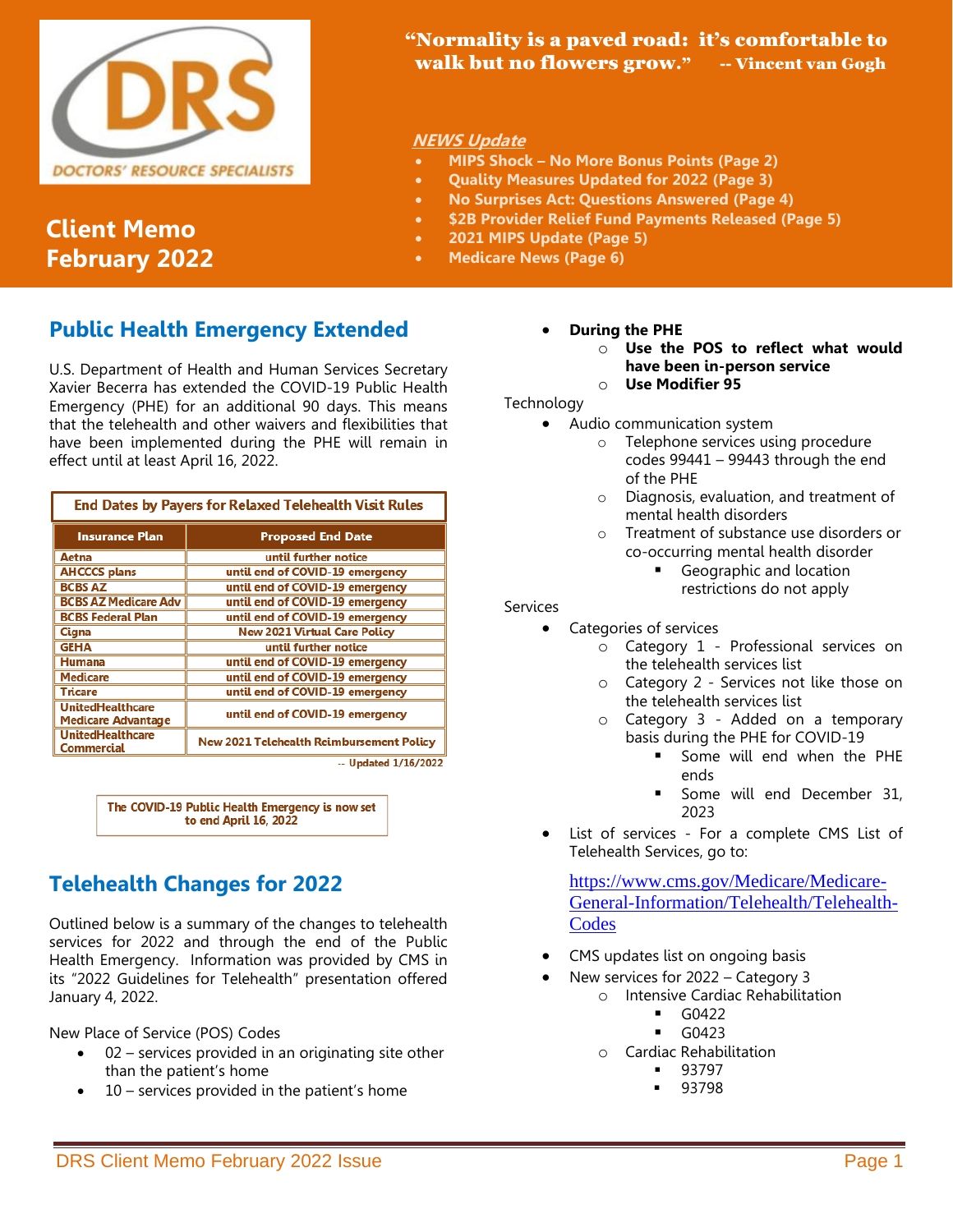Modifier

- Modifier G0 Telehealth service for an acute stroke
- Modifier 95 Synchronous telemedicine service rendered via real-time interactive audio and video telecommunications system
- Modifier FQ Opioid Treatment Program therapy and counseling weekly bundles or additional therapy or counseling (G2080)

Virtual Check-in

- Virtual Check-in G2012
	- o Physician or Non-Physician Practitioner (NPP) service
		- Not related to a previous E/M service within 7 days or within 24 hours or the next available appointment following the service
	- o **Purpose is to determine need for inperson or telehealth encounter**
- Remote Pre-Record Evaluation G2010
	- o Not related to a previous E/M service within 7 days or within 24 hours or the next available appointment following the service
	- o Physician or NPP reviewing picture, video, etc. of what patient submits
	- o Physician or NPP making a medical decision
- Virtual Check-in G2251
	- o Provider not able to submit an E/M service
	- o If applicable, follow incident to guidelines, 5 to 10 minutes
- Virtual Check-in G2252
	- o 11 to 20 minutes

## **MIPS Shock - No More Bonus Points or Loopholes**

On November 2, 2021, CMS released the [2022 Physician](https://public-inspection.federalregister.gov/2021-14973.pdf)  [Fee Schedule \(PFS\) Final Rule](https://public-inspection.federalregister.gov/2021-14973.pdf) which governs MIPS and other [quality payment programs.](https://qpp.cms.gov/about/qpp-overview) Anticipated changes were made to MIPS, making the program more challenging in 2022 and signaling additional changes to the program in coming years, writes Lauren Patrick in her December 6, 2021, article for Healthmonix Advisor.

Key takeaways for the 2022 [traditional MIPS](https://qpp.cms.gov/mips/traditional-mips) program can be seen in their MIPS 2022 face sheet, highlights of which are presented below:

**MIPS determines quality and efficiency of care through four performance categories: Quality, Promoting Interoperability (PI), Improvement Activities (IA), and Cost. Performance in these four categories during the 2022 calendar year will aggregate into a final score used to determine a payment adjustment for a MIPS-eligible clinician or group in the 2024 payment year.**

### **2022 Performance Year & 2024 Adjustments**

Adjustments occur two years after performance year



#### **What's New for 2022 Reporting?**

- The performance threshold is increasing from 60 points to 75 points, making it more difficult to avoid the penalty.
- With this move, CMS predicts that exceptional performers could receive up to more than a 9% increase on 2024 Medicare payments.
- Quality performance category will be 30% of your overall score in 2022, down from 40% in 2021.
- Clinical social workers and certified nurse midwives were added as eligible clinicians.
- Extension of the CMS Web Interface as a quality reporting option within the APM Performance Pathway (APP) for participants in an APM.
- Promoting Interoperability performance category added automatic reweighting for clinical social workers and small practices.
- Cost category increases to 30% of overall score.
- Seven new Improvement Activities added.

#### **MIPS TIPS AND TRICKS**

- Get Started at the Beginning of the Year: Com plete your 90 days for PI and IA so you can spend more time on Quality and Cost
- -Focus on Performance Improvement Attack Gaps in Care
- -Track More Than 6 Quality Measures: Choose 8-10 measures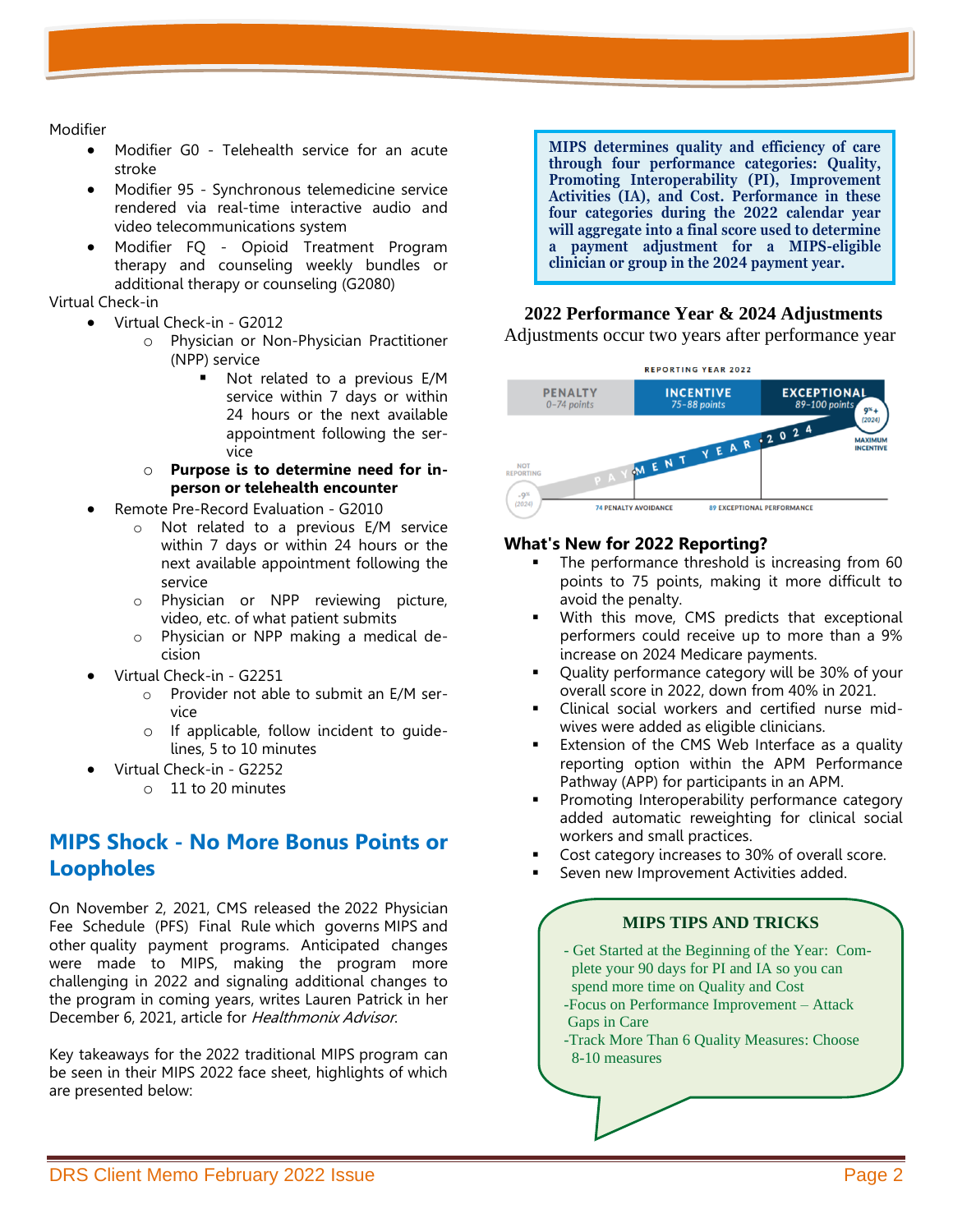# **MIPS Quality Measures for 2022**

Substantive changes were made to the following Quality measures reported via Medicare Part B Claims:

| ID  | <b>Measure Description and Changes</b>                                                |
|-----|---------------------------------------------------------------------------------------|
|     | <b>Hemoglobin A1c</b>                                                                 |
| 1   | Added G9988 denominator exclusion                                                     |
|     | Updated rationale and added numerator note                                            |
| 110 | <b>Preventive Care: Influenza Immunization</b>                                        |
|     | <b>Pneumococcal Vaccination Status</b>                                                |
| 111 | Added G9991 Performance Met                                                           |
|     | Added G9990 Performance Not Met                                                       |
|     | <b>Updated measure description</b>                                                    |
| 112 | <b>Breast Cancer Screening</b><br>Added G9992 denominator exclusion                   |
|     | <b>Colorectal Cancer Screening</b>                                                    |
| 113 | Added G9993 denominator exclusion                                                     |
|     | <b>Diabetes: Eye Exam</b>                                                             |
| 117 | Updated several numerator options                                                     |
|     | Added G9994 denominator exclusion                                                     |
|     | <b>BMI Screening and Follow Up</b>                                                    |
|     | Added G9716 denominator exception                                                     |
| 128 | Removed G8422 and G8938                                                               |
|     | Added G9996, G9997 denominator exclusion                                              |
|     | Updated denominator definitions                                                       |
|     | <b>Screening for Depression/Follow Up Plan</b>                                        |
| 134 | Updated denominator criteria                                                          |
|     | Added G8433 denominator exception                                                     |
|     | Added D32.4 to list of applicable dx codes                                            |
| 226 | <b>Tobacco Use: Screening and Cessation</b>                                           |
|     | Updated numerator options for each criteria<br><b>Controlling High Blood Pressure</b> |
| 236 | Added G0031 denominator exclusion                                                     |
|     | Updated description and instructions                                                  |
|     | <b>Screening for HBP/Follow up Documented</b>                                         |
|     | Added G8950 performance met                                                           |
| 317 | Updated denominator criteria                                                          |
|     | Updated measure description                                                           |
|     | <b>Lung Cancer Reporting - Biopsy/Cytology</b>                                        |
| 395 | Added Telehealth modifiers GQ, GT, 95 POS 2                                           |
|     | Added G9418 Performance met                                                           |
|     | <b>Lung Cancer Reporting - Resection</b>                                              |
| 396 | Added Telehealth modifiers GQ, GT, 95 POS 2                                           |
|     | Updated measure description and instructions                                          |
| 397 | <b>Melanoma Reporting</b>                                                             |
| 416 | <b>ER Dept Utilization of CT Head Trauma</b>                                          |
|     | <b>Osteoporosis Mgmt Women Fracture</b>                                               |
| 418 | Added numerator options<br>Added G0048 denominator exclusion                          |
|     | Updated measure description                                                           |
|     |                                                                                       |

The following claims-based measures have been removed for 2022. Please choose an alternative measure to report.

| ID  | <b>MIPS Quality Measure Description</b>                         |
|-----|-----------------------------------------------------------------|
| 014 | AMD: Dilated Macular Examination                                |
| 021 | Perioperative Care: Selection Prophylactic                      |
|     | Antibiotic $-1$ <sup>st</sup> or $2nd$ Generation Cephalosporin |
| 023 | Perioperative Care: VTE Prophylaxis When                        |
|     | Indicated                                                       |
| 050 | Urinary Incontinence: Plan of Care Women 65 +                   |
| 093 | AOE: Systemic Antimicrobial Therapy                             |
| 154 | Falls: Risk Assessment                                          |
| 182 | <b>Functional Outcome Assessment</b>                            |
| 195 | Radiology: Stenosis Measurement Carotid                         |
|     | <b>Imaging Reports</b>                                          |
| 225 | Radiology: Reminder System for Screening                        |
|     | Mammograms                                                      |
| 254 | Ultrasound Determination of Pregnancy Location                  |
|     | for Pregnant Patients with Abdominal Pain                       |
| 326 | Atrial Fib & Atrial Flutter: Chronic Anticoagulation            |
|     | Therapy                                                         |
| 425 | Photo Documentation of Cecal Intubation                         |
| 429 | Pelvic Organ Prolapse: Preop Screening for                      |
|     | Uterine Malignancy                                              |

Specification sheets containing detailed information on each of the 2022 Quality measures can be found on the Quality Payment Program website: [https://qpp.cms.gov](https://qpp.cms.gov/) If you have any questions or need assistance, please contact Sachi at: 1.877.845.2969.

### **Check Your 2022 MIPS Eligibility**

You can now use the [Quality Payment Program Participa](https://lnks.gd/l/eyJhbGciOiJIUzI1NiJ9.eyJidWxsZXRpbl9saW5rX2lkIjoxMTksInVyaSI6ImJwMjpjbGljayIsImJ1bGxldGluX2lkIjoiMjAyMTExMjMuNDkyNjc2MjEiLCJ1cmwiOiJodHRwczovL3FwcC5jbXMuZ292L3BhcnRpY2lwYXRpb24tbG9va3VwIn0.y7xpRXAMCgJ-jT5mY-o7kGy_D1enLOiNREU2Xh3NUNA/s/148356598/br/121570721808-l)[tion Status Tool](https://lnks.gd/l/eyJhbGciOiJIUzI1NiJ9.eyJidWxsZXRpbl9saW5rX2lkIjoxMTksInVyaSI6ImJwMjpjbGljayIsImJ1bGxldGluX2lkIjoiMjAyMTExMjMuNDkyNjc2MjEiLCJ1cmwiOiJodHRwczovL3FwcC5jbXMuZ292L3BhcnRpY2lwYXRpb24tbG9va3VwIn0.y7xpRXAMCgJ-jT5mY-o7kGy_D1enLOiNREU2Xh3NUNA/s/148356598/br/121570721808-l) to check your 2022 MIPS eligibility status. The tool can be found on the QPP website: https://qpp.cms.gov

Just enter your Individual NPI number to find out whether you need to participate in MIPS during the 2022 performance year. Click on 2022 for participation year.

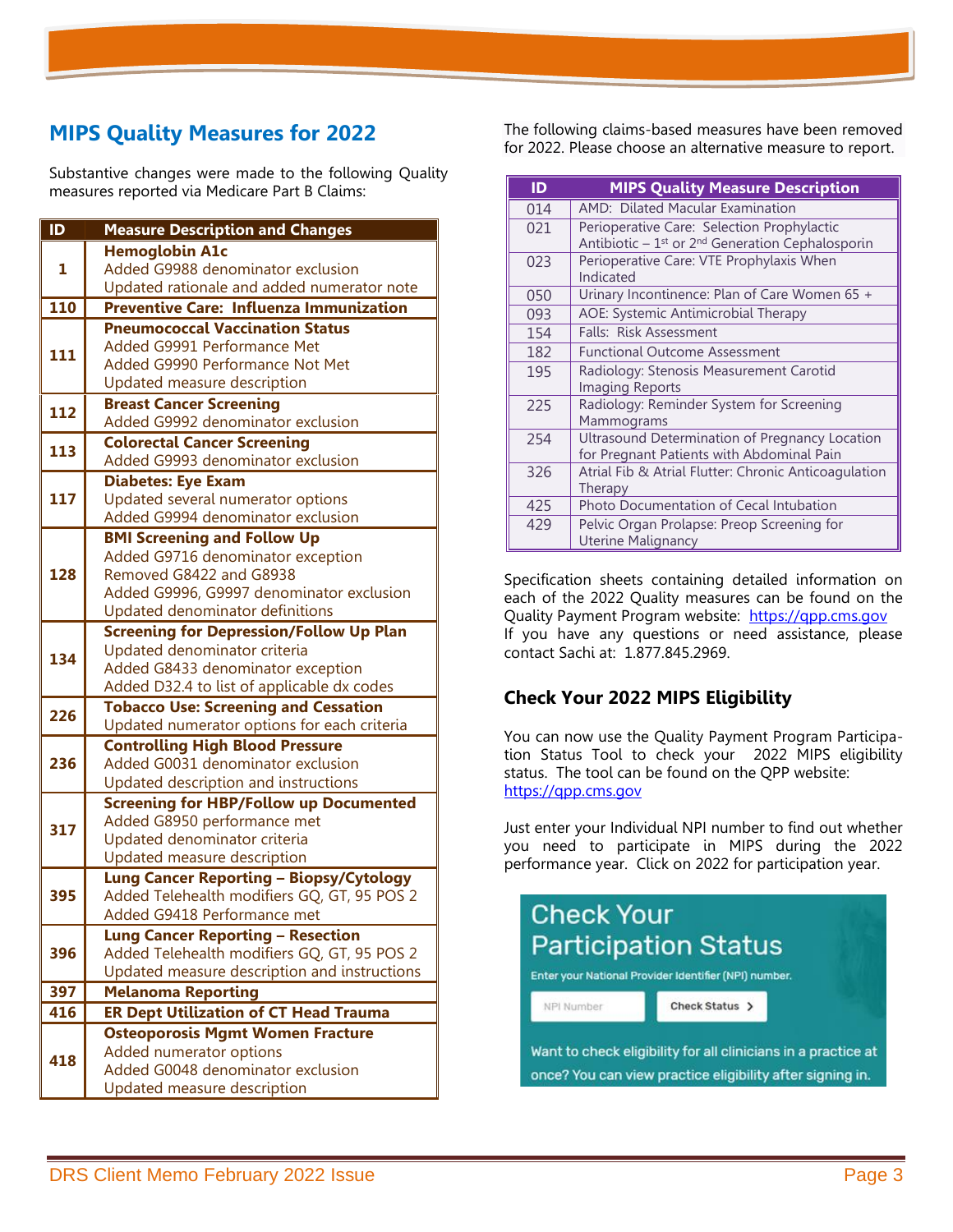## **The No Surprises Act: Your Questions**

**Answered** -- Heather Kawamoto and Joseph Mercer, WayStar Presentation, January 11, 2022

**Background:** Intended to protect patients from surprise medical bills in situations where the patient has little or no control over who provides their care, including nonemergency services provided by out-of-network providers (physicians) at in-network facilities.

**Enforcement:** Regulations grant states enforcement authority. Absent of state action, Secretaries of Labor, HHS and Treasury have enforcement authority.

**Fines:** an amount not to exceed \$10,000 per incident

#### **Part 1: Implementing the No Surprises Act 7.13.2020**



#### **Part 2: Implementing the No Surprises Act 9.30.2020**



### **Good Faith Estimates – Uninsured + Self-pay Patients 1.1.2022**

Providers and facilities that schedule items or services for an uninsured/self-pay individual or receive a request for a Good Faith Estimate. Emergency services and ground ambulance are excluded.

## **Good Faith Estimate Notice**



- $\triangleright$  Post notice on the facility/providers website
- $\triangleright$  Post notice at a physical location

#### **Copy Link to Obtain Forms:**

<https://www.cms.gov/regulations-and-guidancelegislation> [paperworkreductionactof1995pra-listing/cms-10791](https://www.cms.gov/regulations-and-guidancelegislation)

#### **Out-of-Network Identification**

- $\downarrow$  Currently, providers are responsible to determine in/out of network insurance plan usage.
- Providers should have unique "out-of-network" insurance plans for Patient Access use and identification (Example: Cigna, Select – Out-of-Network).
- $\downarrow$  Electronic eligibility and benefits are based on EDI payer connections. Electronic information cannot be processed on generic insurance plan (Example: Out of Network Insurance).
- $\uparrow$  A standard and unique field for the provider's network status with that payer **DOES NOT EXIST** in the current EDI transaction.
- Payers will display a network status for benefit identification (Example: 20% coinsurance innetwork and 50% coinsurance for out-of-network).
- Uut-of-network consent is necessary for scheduled, non-emergent cases.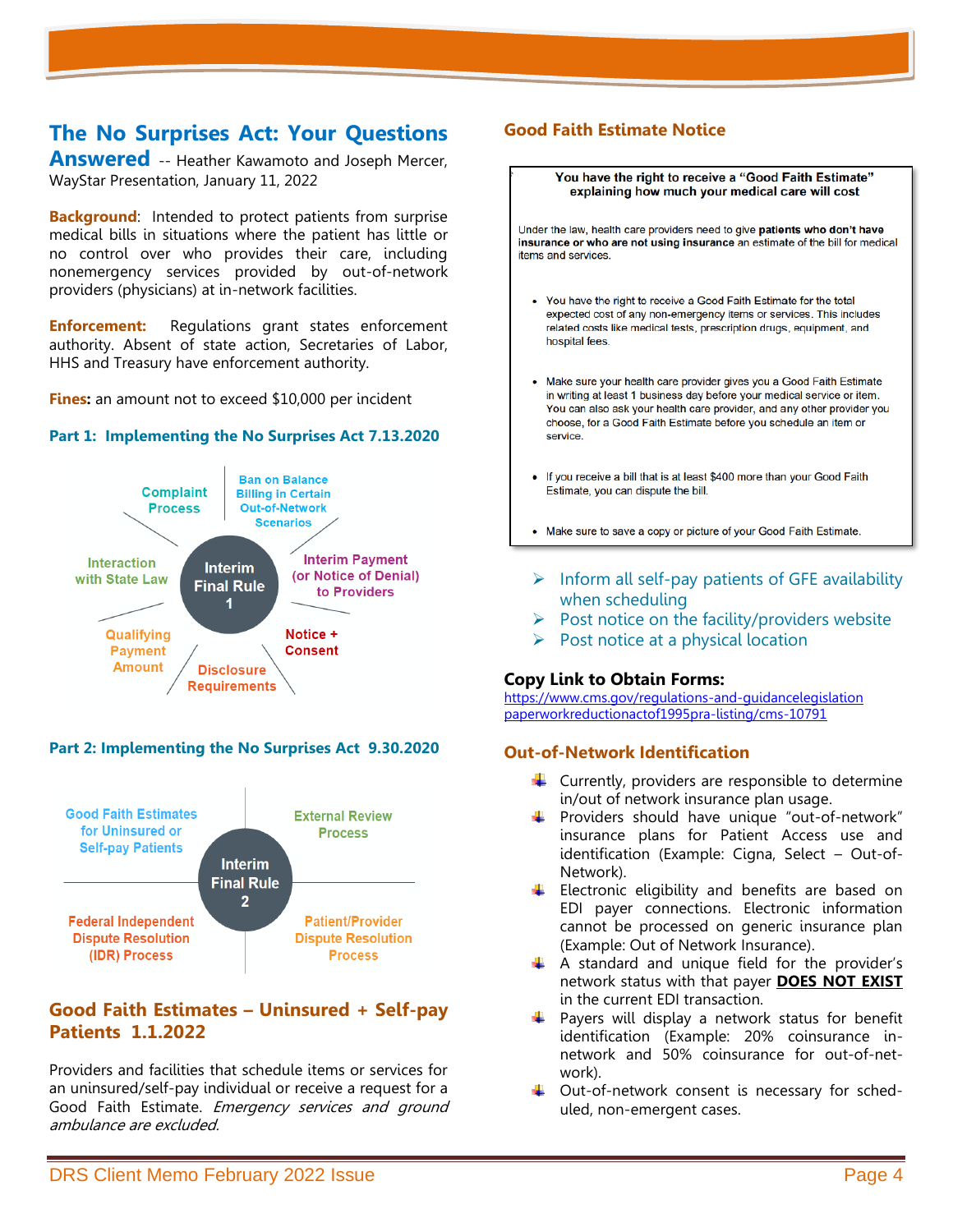### **Out of Network Consent**

Given to out-of-network patients when they seek services.

Must be given to patients within **72 hours** of the scheduled appointment.

If scheduled less than 72 hours must provide **same day** of scheduled appt but **no less than 3 hours** to providing the service.

Out-of-network providers must notify health plans when they provide services, and they must certify that they have met the required notice and consent requirements.

#### **Patient Financial Services**

- Weekly/Monthly query of remit data: CARC code 242 or 279, Claim Group code PR with CARC code 45. NOTE: 30-day window to challenge QPA starts with payer payment date -- Remittance Advice Remark Code (RARC): N830, N859, N860
- Validate OON insurance plan was used during registration
- CARC 45 This type of report requires a thorough review. Multiple providers discovered several payer errors in reviewing accounts. The patient was actually in network but the claim processed as OON.

Source:

[https://www.federalregister.gov/documents/2021/07/13/2](http://www.federalregister.gov/documents/2021/07/13/2021-) [021-14379/requirements-related-to-surprise-billing-part-i](http://www.federalregister.gov/documents/2021/07/13/2021-)

## **\$2B in Provider Relief Fund Payments Heading to Providers**

**The Provider Relief Fund payments are part of the Phase 4 General Distribution announced in December**.

HHS, through the Health Resources and Services Administration (HRSA), is doling out another \$2 billion in Provider Relief Fund payments to healthcare providers impacted by the COVID-19 pandemic, reports Jacqueline LaPointe in her January 26, 2022, article for RevCycle Intelligence.

More than 7,600 providers across the country will get the payments this week as part of the Phase 4 General Distribution announced in December, HHS said in a January 25th announcement.

Terms and conditions on the payments stipulate that providers who accept the payments can only spend

money on efforts to "prevent, prepare for, and respond to coronavirus, and for related expenses or lost revenues attributable to coronavirus." They must also spend the money within a certain timeframe or repay the government.

The \$2 billion in Provider Relief Fund payments bring total Phase 4 General Distribution payments to nearly \$11 billion. HRSA distributed the funds to more than 74,000 providers in all 50 states, Washington DC, and five territories. The payments were also on top of another \$7.5 billion sent specifically to rural providers as part of American Rescue Plan implementation**.**

## **MIPS 2021 Update**

# **2021 MIPS Attestation Reminder**



**MIPS 2021 Data Submission Window Now Open**

**Data can be submitted and updated from now until 8:00 pm ET on March 31,** 

**The Quality Payment Program (QPP) was developed and tested to support Google Chrome and Microsoft Edge browsers. 2022.**

(slides courtesy of hsag.com, Quest Digest)

## **2021 Suppressed Quality Measures**

**CMS has suppressed or truncated the following Quality Measures for the 2021 Reporting Period. Reporting these measures will result in a 10-point deduction for each suppressed measure. Data will be scored from the first 9 months of the performance period if a measure is truncated. If one of the measures affects you, please choose a different measure to submit for 2021.** 

**These are the affected measures and reporting type:**

- **Diabetes Hemoglobin A1C Poor Control: Medicare**  ₩. **Part B claims**
- **Pneumococcal Vaccination Status for Older Adults:**  ÷. **Medicare Part B Claims, eCQM, CQM**
- **Diabetes Eye Exam: Medicare Part B Claims**
- **Preventive Care and Screening BMI & Follow up: eCQM**
- **Preventive Care and Screening for Depression and**  ₩. **Follow Up: CMS Web Interface**

#### **2021 MIPS Quality Measure Truncated**

CMS will truncate the performance period to the first 9 months of data for the Medicare Part B claims, MIPS clinical quality measure (CQM), and eCQM collection types for measure **Q111: Pneumococcal Vaccination Status for Older** since updated pneumococcal vaccine